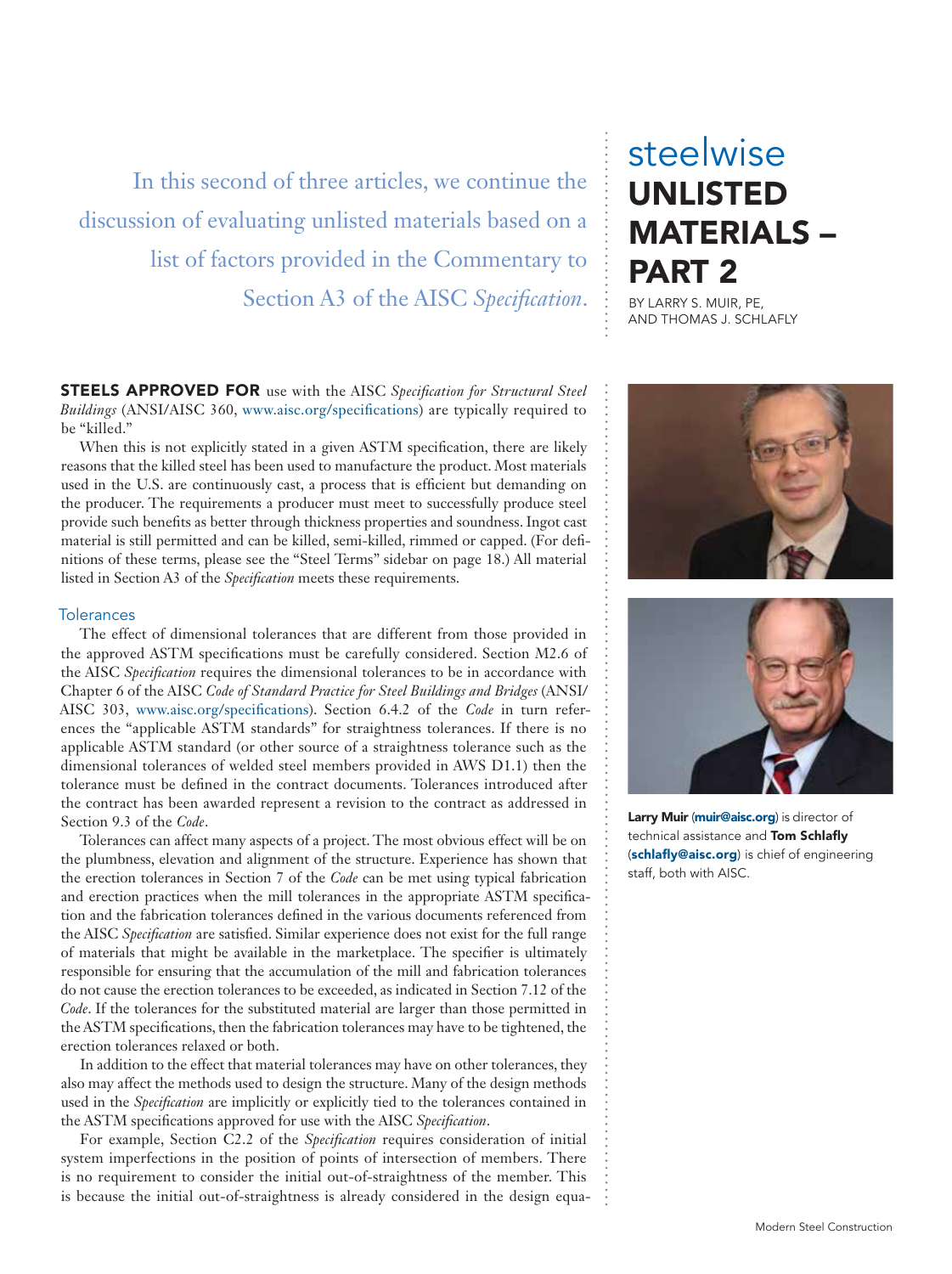# steelwise



tions. The User Note in Section C2.2 states: "Consideration of initial out-of-straightness of individual members (member imperfections) is not required in the structural analysis when using the provisions of this section; it is accounted for in the compression member design provisions of Chapter E and need not be considered explicitly in the analysis as long as it is within the limits specified in the *Code of Standard Practice*." When the out-of-straightness is outside the limits specified in the *Code*, a more advanced analysis that includes modeling of member imperfections should be performed.

It can be assumed that any limit state related to stability will be affected by tolerances outside the limits provided in the ASTM specifications that are approved for use under the AISC *Specification*. Stability-related limit states include (but may not be limited to) lateral-torsional buckling of flexural members, the limit states addressed in Chapter E and local buckling. The width-to-thickness ratios provided in Tables B4.1a and B4.1b may not be applicable to compression elements with tolerances outside the limits provided in the ASTM specifications that are approved for use under the *Specification*. The bracing requirements in Appendix 6 also may not be applicable. The engineer of record (EOR) must evaluate the applicability of the checks provided in the *Specification* and if necessary, develop alternative checks to account for the greater tolerances.



## Steel Terms

. . . . . . . . . . . .

Killed steel is steel that has been completely deoxidized by the addition of an agent before casting, so that there is practically no evolution of gas during solidification. Killed steels are characterized by a high degree of chemical homogeneity and freedom from gas porosity.

Semi-killed steel refers to a type of metal alloy compound of iron and carbon that has been partially deoxidized with minimal gas release during solidification.

Rimmed steel is a low-carbon steel that contains an amount of iron oxide such that continuous generation of carbon monoxide during solidification is not inhibited. Rimmed steel is virtually free from voids and is easily bendable and cleanable. Most rimmed steels contain less than 0.1% carbon.

Capped steel starts as rimmed steel but partway through the solidification, the ingot is capped. This can be done by literally covering the ingot mold or by adding a deoxidizing agent. The top of the ingot then forms into a solid layer of steel, but the rim of the rest of the ingot is thinner than in rimmed steel.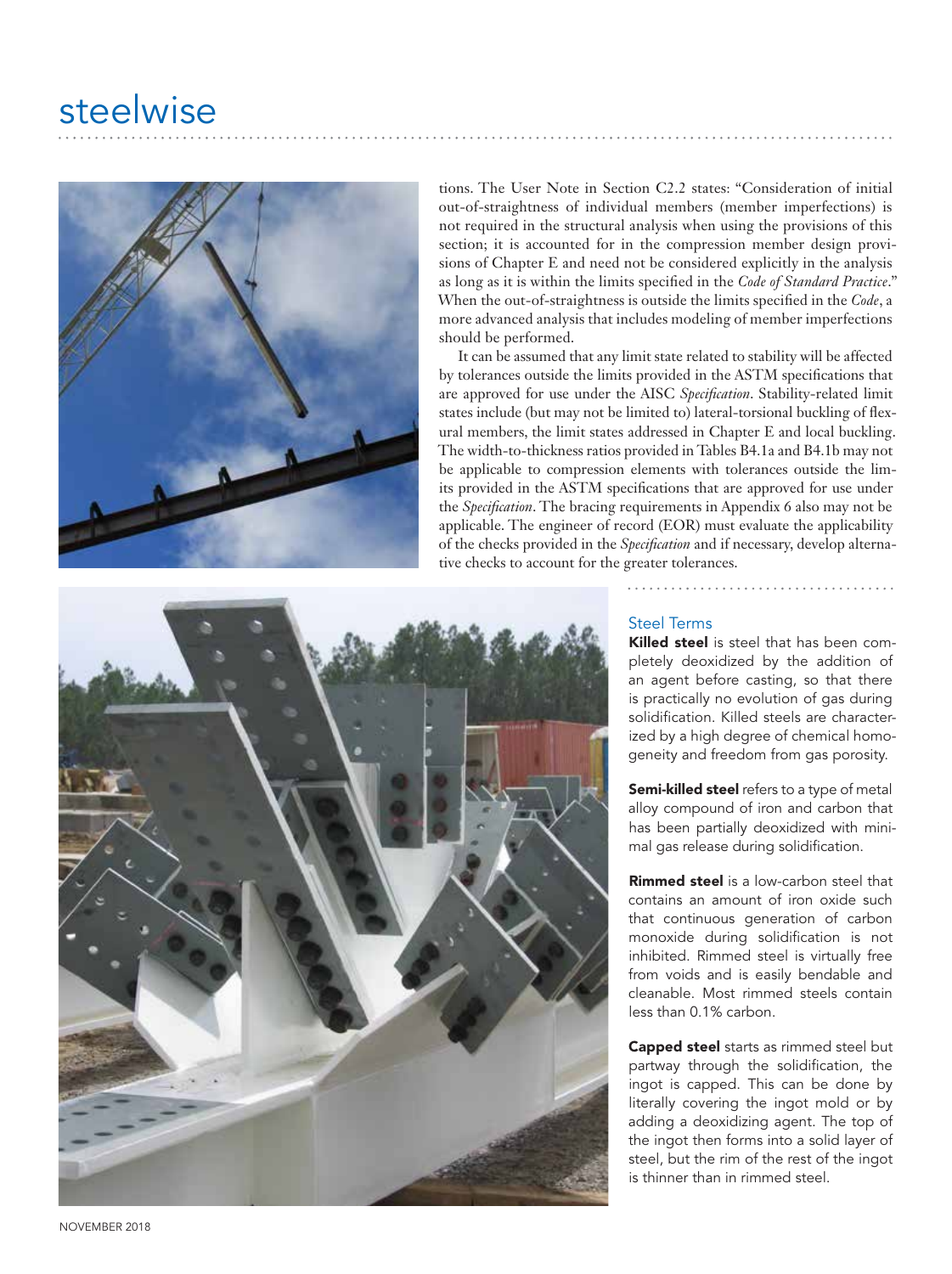



Another option might be to impose additional project-specific tolerances. Establishing project-specific tolerances can be complex and should ideally involve all affected parties. Very tight tolerances may lead to more efficient designs relative to member sizes but may be prohibitively expensive relative to mill production, fabrication and/or election.

#### **Testing**

The ASTM specifications approved for use with the *Specification* obviously contain limits on mechanical property and chemistry. They also contain requirements related to testing. When evaluating unlisted materials it can be just as important to understand how values associated with various properties were obtained as it is to know the values themselves. For example, how fast a tensile test is run or where the sample is taken within the section can have a significant impact on the reported yield stress.

#### Reporting

The ASTM specifications approved for use with the AISC *Specification* also contain requirements related to reporting. For example, ASTM A6 does not place a limit on boron, and boron is generally not added to approved steels. However, if boron is intentionally added, it must be reported. There are also reporting requirements related to heat treatment. Some of the approved specifications permit material substitutions but require that such substitutions be reported. The specifier of any

unlisted materials should carefully consider what is and is not required to be reported.

#### Alloying Elements

Steel is iron with a small percentage of carbon, and the steel we use is all alloyed to some degree. The most common and prevalent alloying elements are manganese, silicon or aluminum, copper, columbium (also known as niobium) and vanadium. Chromium and nickel are added to weathering steels, and phosphorus and sulfur are also present. Many other elements can be present as well, particularly in scrap-based steels, but they are in small proportions that should not affect steel properties or usability in a detrimental fashion.

Some in the construction industry have expressed concerns about the presence of unusual alloying elements in structural steel. These concerns may be prompted by news reports and actions taken here and abroad. U.S. producers generally have no incentive to add alloying elements that are not required by the ASTM standards to their products. However, alloy steel is often treated differently than carbon steel or high-strength, low-alloy steel relative to customs and tax laws in some countries. This may incentivize producers to add elements to their products, which may be reported to qualify for such preferential commercial treatment but may not be reported to the purchaser or end user. Legal and technical definitions of alloy steel can vary. If there is a known incentive for a producer to add alloying elements

to their products, then it may make sense to require testing for such elements. Note that the mere presence of an alloying element does not necessarily indicate that any beneficial or detrimental effects on the steel have occurred. Further testing may be required to determine the effects. See the sidebar for more information.

## Boron

In the last few years, other countries have reported that boron has been added to steel for commercial, not for metallurgical, reasons. Boron is added to steels by metallurgists for two reasons: making deep-drawing sheet and increasing hardenability for high strength after heat treating. Though only very small proportions of free boron are required to have the desired effect, boron reacts aggressively with oxygen and nitrogen dissolved in steel. Therefore, boron only produces the intended metallurgical effect if it is added to the molten metal in the right sequence with other elements to combine with the oxygen and nitrogen, or in large enough proportions that even after combining with the oxygen and nitrogen some free boron remains.

Since boron is not required in the steels we use and it is difficult to measure in the precision of interest, it is not measured or reported on material test reports of steel plates or shapes. ASTM A514 is an exception where many grades do require boron. ASTM A6 requires boron to be measured and reported only if it is intentionally added and states: "For steels that do not